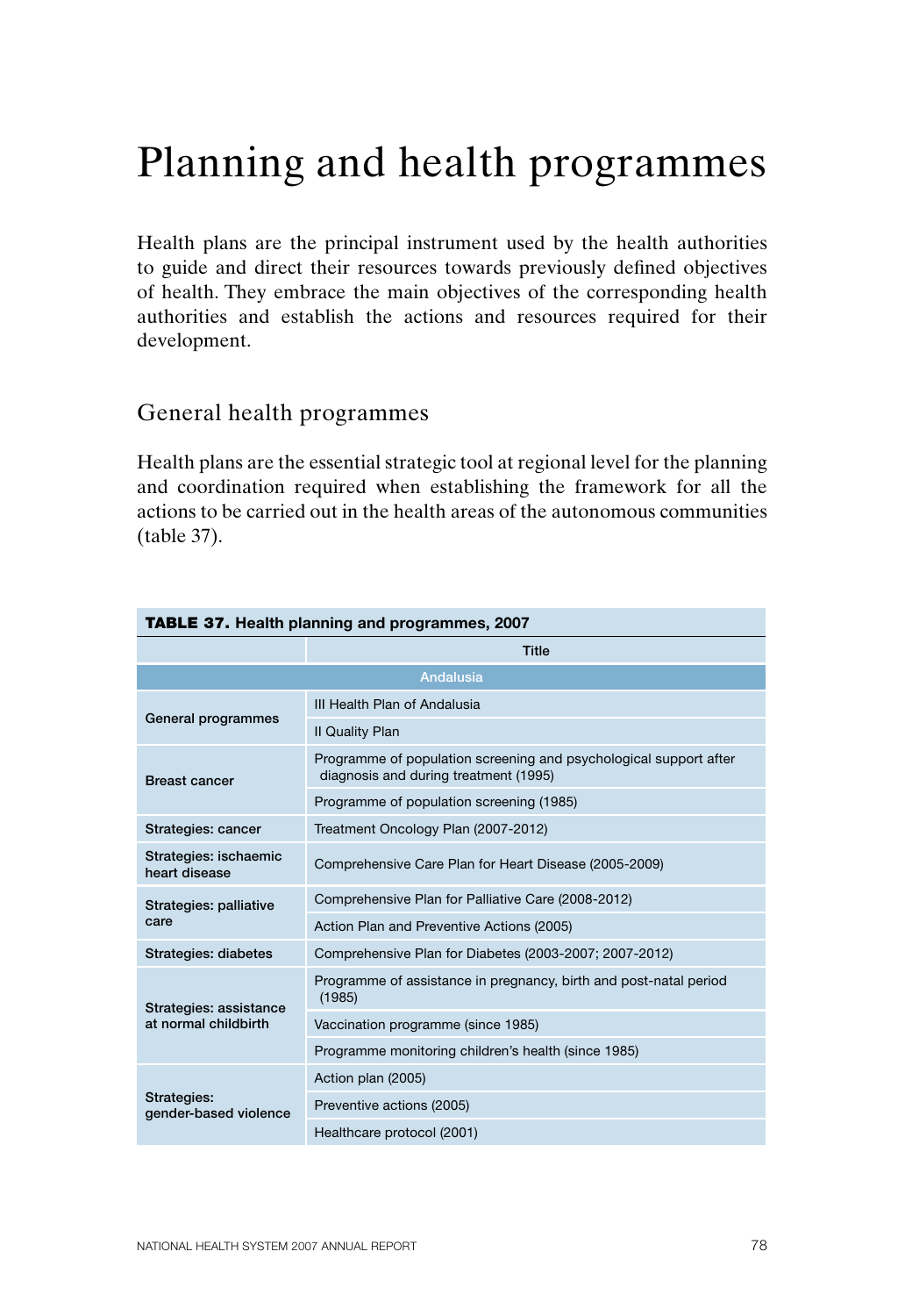| Strategies: mental<br>health                   | Comprehensive Mental Health Plan (2003-2007; 2007-2012)                                             |
|------------------------------------------------|-----------------------------------------------------------------------------------------------------|
| <b>Healthy lifestyles</b>                      | Plan for the Promotion of Physical Activity and a Balanced Diet (2004-<br>2008)                     |
|                                                | Comprehensive Plan against Tobacco Addiction (2005-2010)                                            |
|                                                | Comprehensive Plan for Child Obesity (2007-2012)                                                    |
|                                                | Comprehensive Plan for Action against Accidents (2007-2012)                                         |
|                                                | Infection by HIV/AIDS (2008-2012)                                                                   |
|                                                | Programmes for health promotion in education (since 2001)                                           |
| Other areas                                    | Dental Health Programme 'Learn to Smile' (since 2001)                                               |
|                                                | Prevention of Tobacco Addiction. ESO without smoke (since 2001-2002)                                |
|                                                | Promotion of physical exercise and healthy eating (2001)                                            |
|                                                | Aragon                                                                                              |
| General health                                 | Health strategies 2003-2007                                                                         |
| programmes                                     | Programmes 2007-2011                                                                                |
|                                                | Programmes of population screening (1996)                                                           |
| <b>Breast cancer</b>                           | Psychological support after diagnosis and during treatment (2008)                                   |
| Strategies: cancer                             | Procedure manual for colorectal cancer                                                              |
| Strategies: ischaemic<br>heart disease         | Yes                                                                                                 |
| Strategies: palliative<br>care                 | Assistance programme for dependent chronic patients (2006-2009)                                     |
| Strategies: assistance<br>at normal childbirth | Comprehensive care programme for women during pregnancy, birth<br>and post-natal period (2008-2009) |
|                                                | Action plan                                                                                         |
| Strategies:<br>gender-based violence           | Preventive action                                                                                   |
|                                                | Healthcare protocol                                                                                 |
| Strategies: mental<br>health                   | Strategic Plan 2002-2010 for Assistance in Mental Health in the<br>Autonomous Community of Aragon   |
|                                                | <b>Asturies</b>                                                                                     |
| General health<br>programmes                   | Health Plan 2004-2007                                                                               |
|                                                | Programme of population screening (2006)                                                            |
| <b>Breast cancer</b>                           | Psychological support after diagnosis and during treatment                                          |
| Strategies: cancer                             | Cancer detection programme 2004-2007 of the Principality of<br><b>Asturies</b>                      |
|                                                | Action plan (2005-2007)                                                                             |
| Strategies:<br>gender-based violence           | Preventive action (2005-2007)                                                                       |
|                                                | Healthcare protocol (since 2003)                                                                    |
| Strategies: mental<br>health                   | Strategic Plan 2001/2003: preferential lines of action 2005/2007                                    |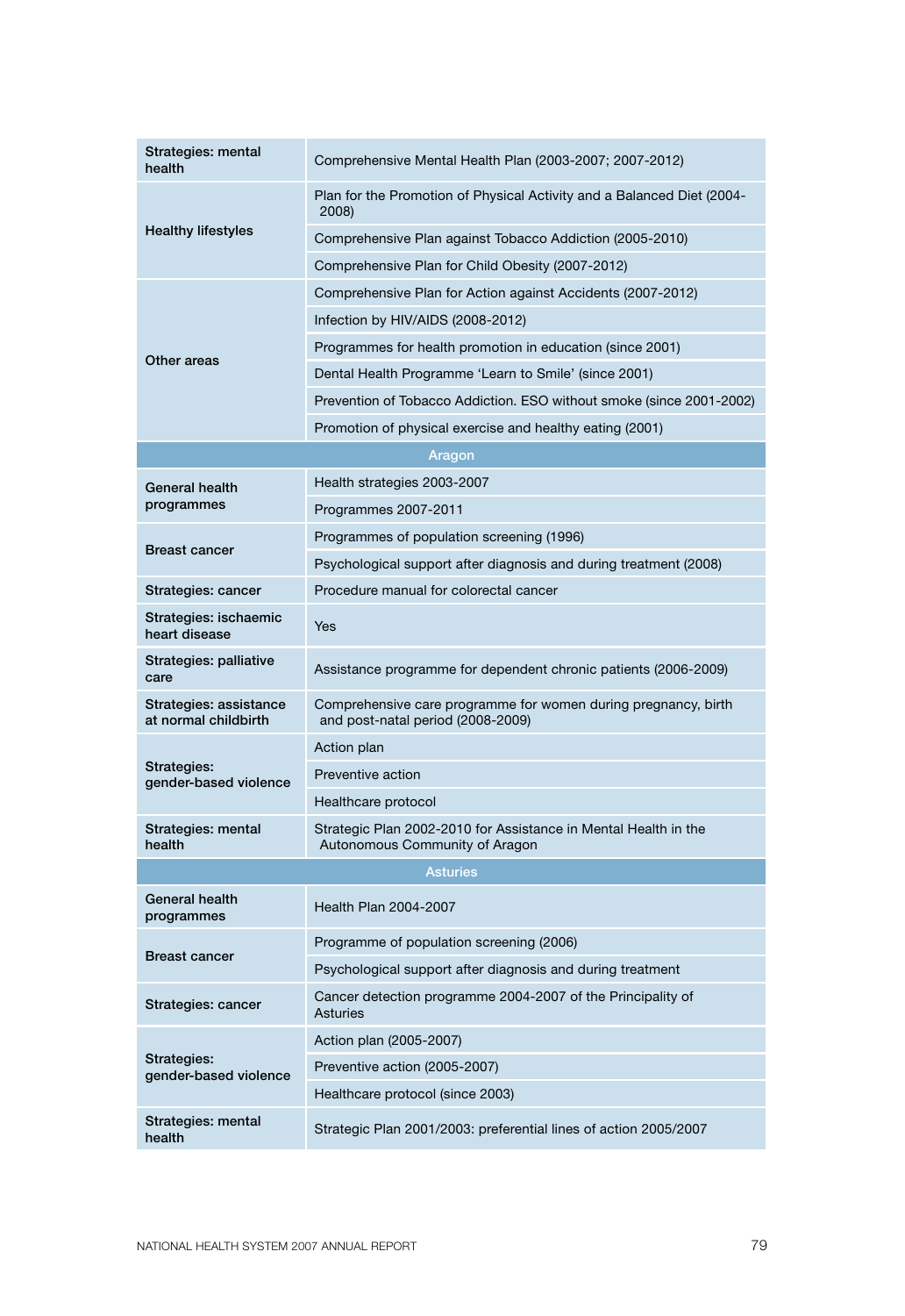|                                                | <b>Balearic Islands</b>                                                                                                        |
|------------------------------------------------|--------------------------------------------------------------------------------------------------------------------------------|
| General health<br>programmes                   | Health Plan 2003-2007                                                                                                          |
| <b>Breast cancer</b>                           | Population screening plan                                                                                                      |
|                                                | Psychological support after diagnosis and during treatment                                                                     |
| Cervical cancer                                | Programme of population screening                                                                                              |
| Strategies: cancer                             | Priority line in the Health Plan 2003-2007 and Health Strategy for<br>Cancer in the NHS                                        |
|                                                | National Strategy and Health Plan 2004-2008                                                                                    |
| Strategies: assistance<br>at normal childbirth | Agreement between the CAIB and the Ministry of Health for the<br>development of the National Strategy for normal births (2007) |
|                                                | Action plan (2006)                                                                                                             |
| Strategies:<br>gender-based violence           | Preventive action (2006)                                                                                                       |
|                                                | Healthcare protocol (2007)                                                                                                     |
| Strategies: mental<br>health                   | National Strategy for Mental Health and the Mental Health Plan of the<br>CAIB (2006-2007)                                      |
|                                                | Canary Islands                                                                                                                 |
| General health                                 | Health Plan 1997-2001; 2004-2008; 2009-2014 (in preparation)                                                                   |
| programmes                                     | Strategic Plan for Primary Care (2006-2008)                                                                                    |
| <b>Breast cancer</b>                           | Programme of population screening (1999)                                                                                       |
|                                                | Psychological support after diagnosis and during treatment (2002)                                                              |
| Strategies: cancer                             | Programme of population screening for cancer of the colon and rectum<br>(2007)                                                 |
|                                                | Plan (2000)                                                                                                                    |
| Strategies: diabetes                           | Screening programme for diabetic retinopathy (2007)                                                                            |
|                                                | Action plan (2002)                                                                                                             |
| Strategies:<br>gender-based violence           | Preventive action (2002)                                                                                                       |
|                                                | Healthcare protocol (2003)                                                                                                     |
| Strategies: mental<br>health                   | Plan (1997)                                                                                                                    |
| Cantabria                                      |                                                                                                                                |
| <b>General health</b><br>programmes            | Health Plan for Women                                                                                                          |
| <b>Breast cancer</b>                           | Programme of population screening                                                                                              |
|                                                | Support programme after diagnosis and during treatment                                                                         |
| Cervical cancer                                | Programme of population screening                                                                                              |
| Strategies: cancer                             | Programme for detecting colorectal cancer                                                                                      |
| Strategies: ischaemic<br>heart disease         | Palliative Care Plan (2007)                                                                                                    |
| Strategies: assistance<br>at normal childbirth | Strategy for Assistance at Normal Births (2007)                                                                                |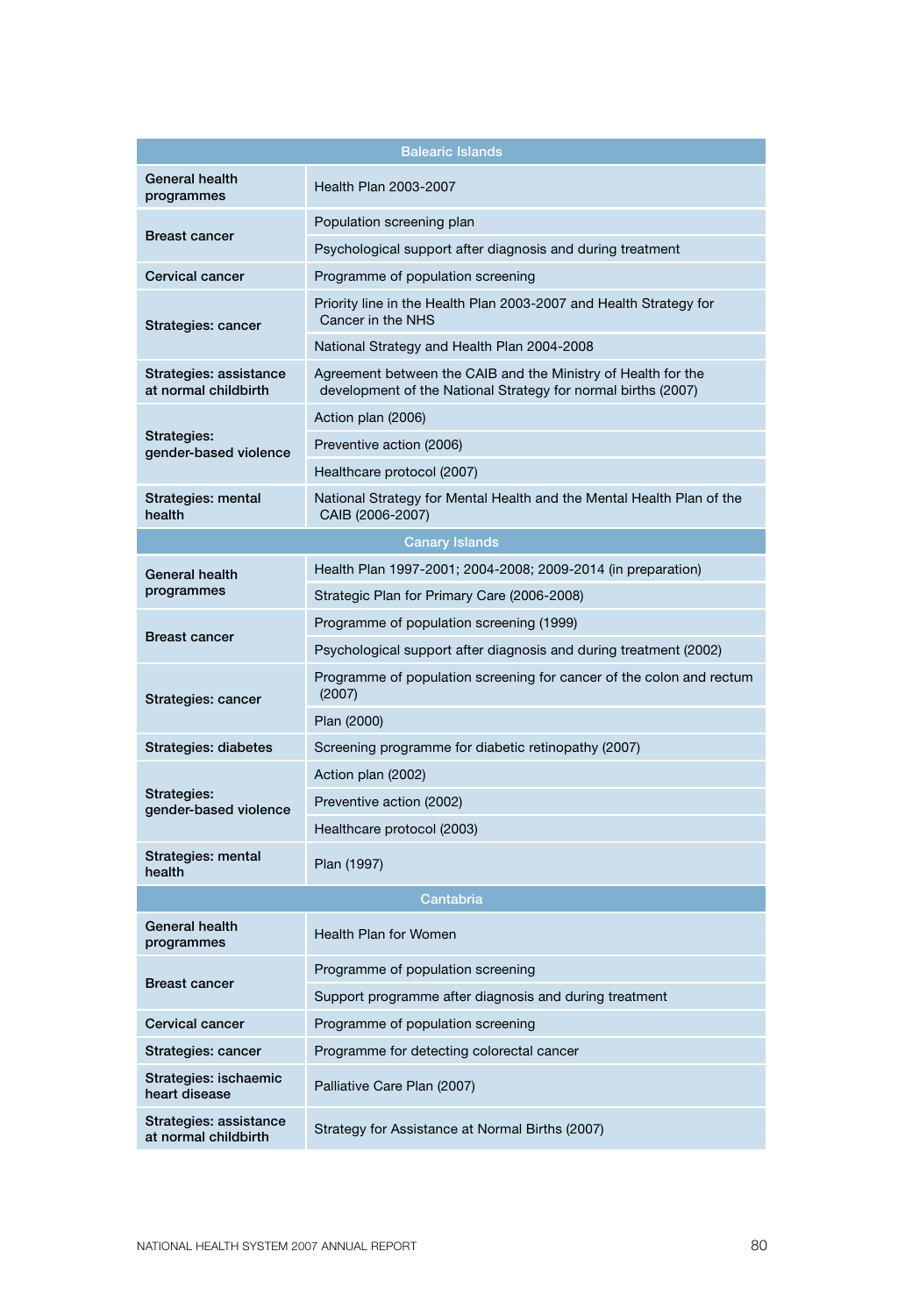|                                                | <b>Castile and Leon</b>                                                                              |
|------------------------------------------------|------------------------------------------------------------------------------------------------------|
|                                                |                                                                                                      |
| General health<br>programmes                   | II Plan for Castile and Leon 1998-2007                                                               |
| <b>Breast cancer</b>                           | Programme of population screening (1992)                                                             |
|                                                | Psychological support programme after diagnosis and during treatment                                 |
| Cervical cancer                                | Programme of population screening (1986)                                                             |
| Strategies: cancer                             | Regional Strategy against Cancer (since 1986)                                                        |
|                                                | <b>Action Plan</b>                                                                                   |
| Strategies: gender-<br>based violence          | Preventive action                                                                                    |
|                                                | Healthcare protocol                                                                                  |
| Strategies: mental<br>health                   | I Mental Health Strategy (2003-2007)                                                                 |
|                                                | Castile-La Mancha                                                                                    |
| General health<br>programmes                   | Health Plan 2001-2010                                                                                |
| <b>Breast cancer</b>                           | Programme of population screening                                                                    |
|                                                | Support programme after diagnosis and during treatment                                               |
| Cervical cancer                                | Programme of population screening                                                                    |
|                                                | Programme for detecting colorectal cancer                                                            |
| Strategies: cancer                             | Palliative Care Plan (2007)                                                                          |
| Strategies: palliative<br>care                 | Strategy for Assistance at Normal Births (2007)                                                      |
| Strategies: diabetes                           | Comprehensive Plan for Diabetes Mellitus in Castile-La Mancha (2007-<br>2010; 2007-2010)             |
| Strategies: mental<br>health                   | Mental Health Plan for Castile-La Mancha 2005-2010                                                   |
|                                                | Catalonia                                                                                            |
| General health<br>programmes                   | Health Plan 1993-1995; 1996-1998; 1999-2001; 2002-2005                                               |
| <b>Breast cancer</b>                           | Programme of population screening (1994)                                                             |
|                                                | Support programme after diagnosis and during treatment (1994)                                        |
|                                                | Master Plan for Oncology (2005-2007)                                                                 |
| Strategies: cancer                             | Rapid diagnosis programme for cancer (2005-2007)                                                     |
|                                                | Master Plan for the Circulatory Apparatus (2005-2007)                                                |
| Strategies: palliative<br>care                 | End of life strategy of the Health and Social Services Plan (2005-2007)                              |
|                                                | Protocol of assistance at normal births                                                              |
| Strategies: assistance<br>at normal childbirth | Protocol for natural assistance at normal births within the birth plan                               |
|                                                | Protocol of assistance at birth and post-natal period and assistance for<br>the normal newborn child |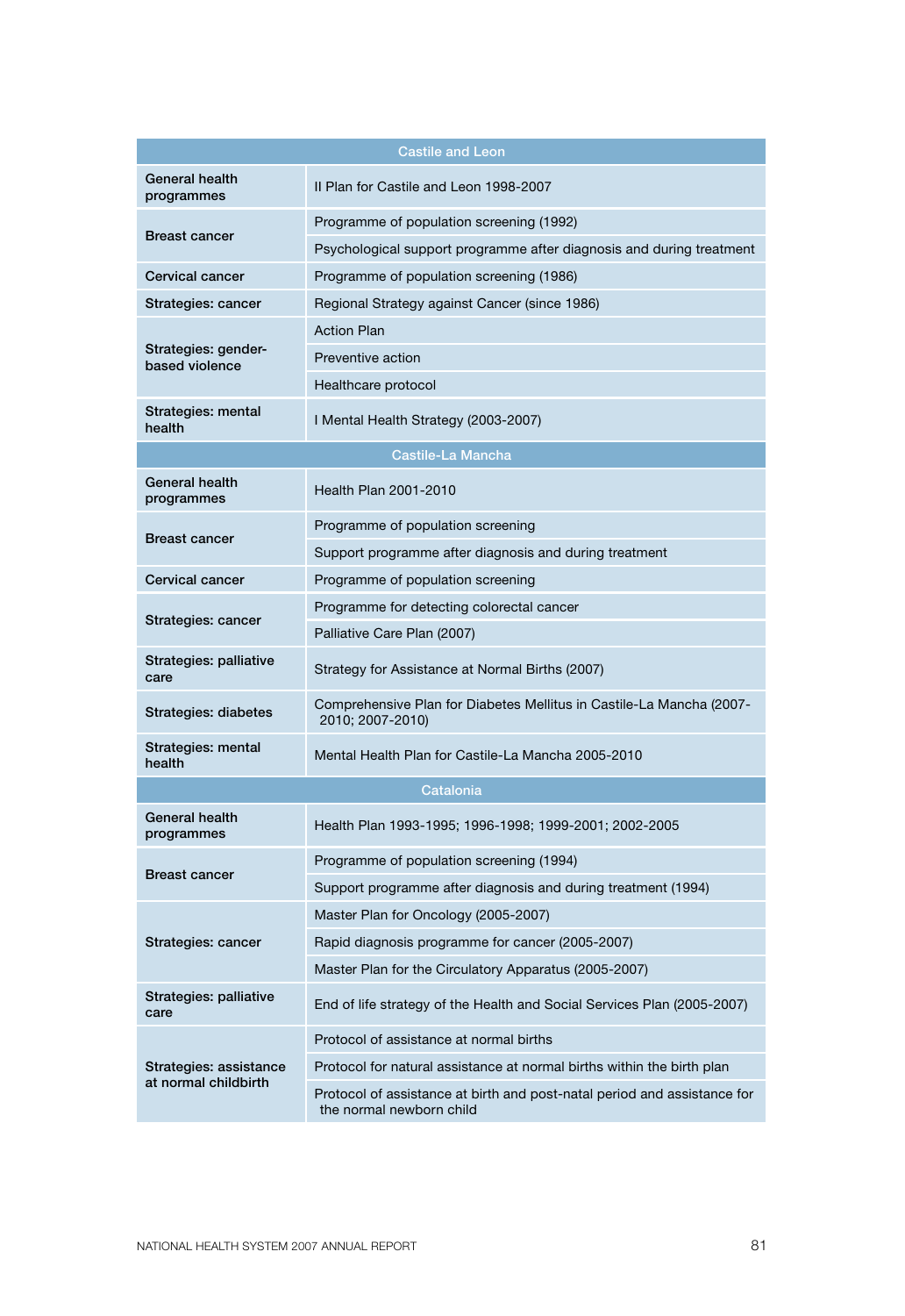| Strategies: gender-<br>based violence   | <b>Action Plan</b>                                                                                             |
|-----------------------------------------|----------------------------------------------------------------------------------------------------------------|
| Strategies: mental<br>health            | Master plan for Mental Health 2005-2007                                                                        |
| <b>Strategies: Healthy</b><br>lifestyle | Plan for physical activities and a healthy diet                                                                |
|                                         | <b>Valencian Community</b>                                                                                     |
| General health<br>programmes            | Health Plan 2001-2004 and 2005-2009                                                                            |
| Strategies: cancer                      | Oncology Plan of Valencia                                                                                      |
| <b>Strategies: Diabetes</b>             | Diabetes Plan of Valencia 2006-2010                                                                            |
|                                         | Comprehensive Care Plan for the Elderly and Chronic Patients<br>(PIAPMEC) 2007-2011                            |
| Other areas                             | Strategic Plan for Control and Quality in Pharmacy, Medicines and<br>Health Products in Valencia for 2007-2009 |
|                                         | <b>Extremadura</b>                                                                                             |
| General health                          | Health Plan of Extremadura (2005-2008)                                                                         |
| programmes                              | Strategic Plan of the Health Service of Extremadura (2005-2008)                                                |
| <b>Breast cancer</b>                    | Programme of population screening (2003-2004; 2004-2005;<br>2005-2006;2007-2008)                               |
| Cervical cancer                         | Programme of random screening                                                                                  |
| Strategies: cancer                      | Comprehensive Plan against Cancer in Extremadura                                                               |
| Strategies: ischaemic<br>heart disease  | Comprehensive Plan for Cardiovascular Diseases in Extremadura<br>$(2007 - 2008)$                               |
| Strategies: palliative<br>care          | Framework programme for palliative care (2002)                                                                 |
| Strategies: diabetes                    | Comprehensive Diabetes Plan (2007-2012)                                                                        |
| Strategies: mental<br>health            | Comprehensive Plan for Mental Health in Extremadura (2007-2012)                                                |
|                                         | Framework Plan for Health Education in Extremadura                                                             |
| Other areas                             | Comprehensive Plan for Drug Addiction and other addictions (2007)                                              |
|                                         | Plan for Humane Health Assistance in the Public Health System of<br>Extremadura                                |
|                                         | Galicia                                                                                                        |
| General health<br>programmes            | Health Plan of Galicia 2006-2010                                                                               |
| <b>Breast cancer</b>                    | Programme of population screening (1992)                                                                       |
| Strategies: cancer                      | Research Project into Oncological Indicators (2007)                                                            |
| Strategies: ischaemic<br>heart disease  | Progaliam (2006)                                                                                               |
| Strategies: palliative<br>care          | Galician Plan for Palliative Care (2007)                                                                       |
| Strategies: diabetes                    | Treatment for diabetic retinopathy (2007)                                                                      |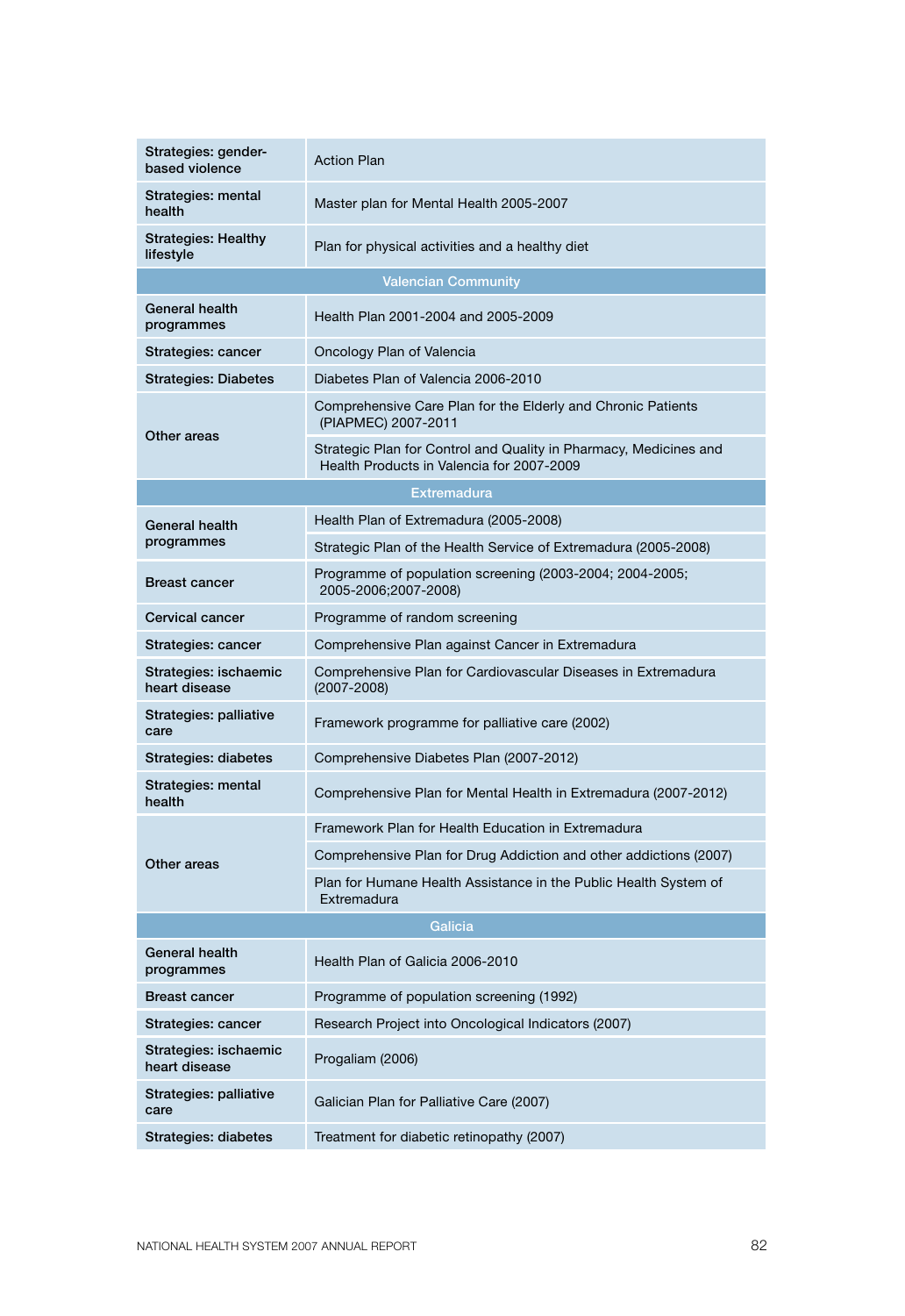| Strategies: assistance<br>at normal childbirth | Plan for Assistance at Normal Births (since 2007)                                                                                  |
|------------------------------------------------|------------------------------------------------------------------------------------------------------------------------------------|
| Strategies:<br>gender-based violence           | Preventive actions                                                                                                                 |
|                                                | Healthcare protocol                                                                                                                |
| Strategies: mental<br>health                   | Strategic Plan for Mental Health (2006-2012)                                                                                       |
| <b>Healthy lifestyles</b>                      | Galician programme for healthy activity, exercise and diet (since 2005)                                                            |
|                                                | Programme of life without tobacco (since 1994)                                                                                     |
|                                                | Galician programme for early detection of deafness in the post-natal<br>period (since 2002)                                        |
|                                                | Plan against HIV/AIDS in Galicia (since 1986)                                                                                      |
| Other areas                                    | Galician programme for dental health (since 1986)                                                                                  |
|                                                | Environmental health programmes (waste, water, Legionellosis)                                                                      |
|                                                | Drugs Plan for Galicia 2007-2010                                                                                                   |
|                                                | <b>Madrid</b>                                                                                                                      |
|                                                | Plan for the Improvement of Primary Care (2006-2009)                                                                               |
| General health<br>programmes                   | Plan for the Reduction of Waiting Lists                                                                                            |
|                                                | Comprehensive Health Inspection Plan                                                                                               |
| <b>Breast cancer</b>                           | Programme of population screening                                                                                                  |
|                                                | Psychological support after diagnosis and during treatment                                                                         |
| Cervical cancer                                | Comprehensive Plan for Control of Cancer Comprehensive Plan for the<br>Detection and Assesment of Cancer in the Family (2007-2008) |
| Strategies: ischaemic<br>heart disease         | Comprehensive Plan for Ischaemic Heart Disease                                                                                     |
| Strategies: palliative<br>care                 | Comprehensive Plan for Palliative Care (2007)                                                                                      |
| Strategies: diabetes                           | Actions for the prevention, promotion and monitoring of epidemics in<br>the general public and high-risk groups                    |
| Strategies: assistance<br>at normal childbirth | Improvement Plan for Assistance for the Newborn Child                                                                              |
|                                                | Action plan                                                                                                                        |
| Strategies:<br>gender-based violence           | Preventive action                                                                                                                  |
|                                                | Healthcare protocol                                                                                                                |
| Strategies: mental<br>health                   | Plan for Psychiatric Care and Mental Health (2003-2008)                                                                            |
| <b>Healthy lifestyles</b>                      | Comprehensive Plan for Food and Nutrition                                                                                          |
|                                                | Regional Plan for the Prevention and Control of Tobacco Addiction<br>$(2005 - 2009)$                                               |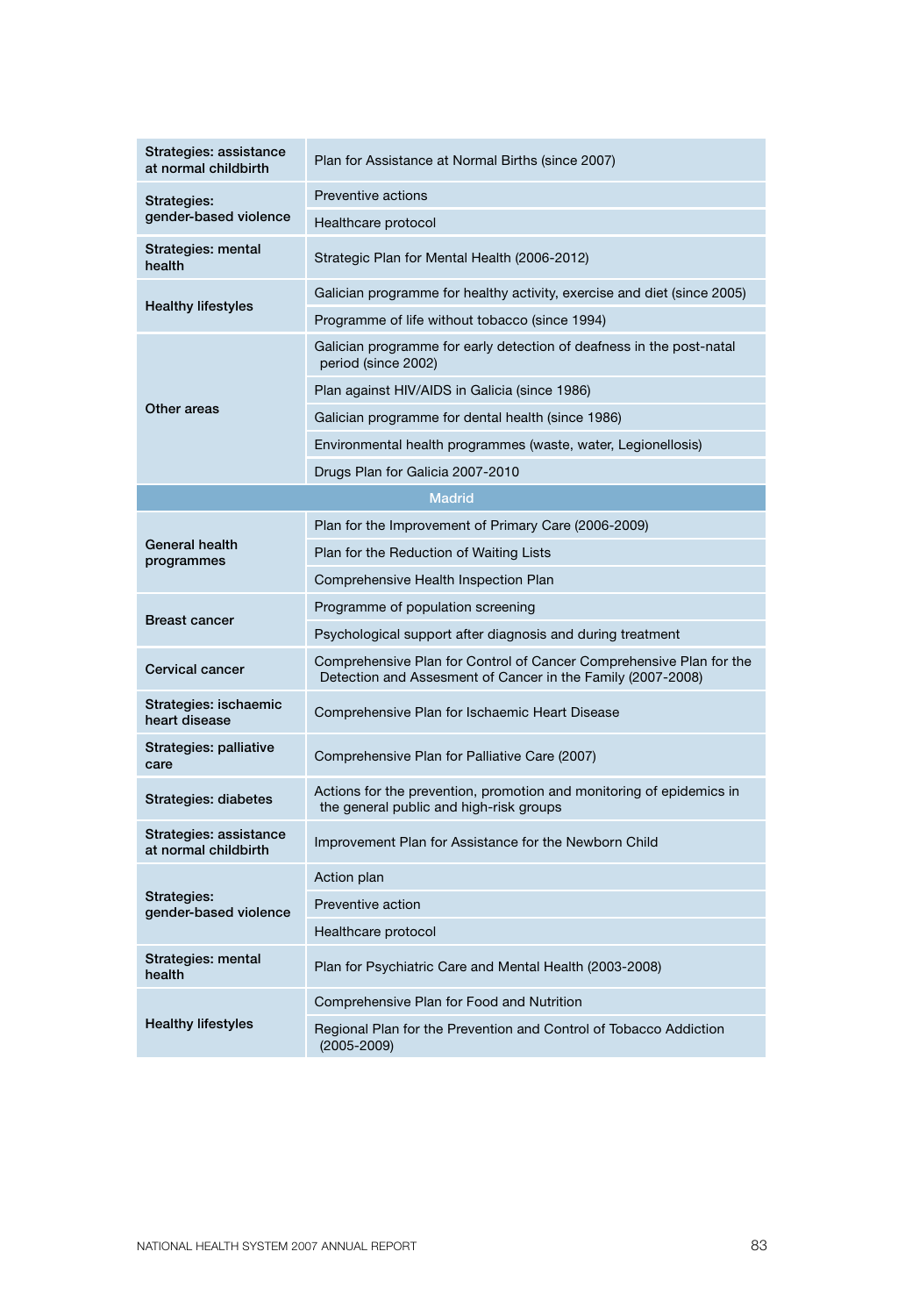| Other areas                            | Strategic Plan of the AntiDrug Agency (2006-2009)                                                  |
|----------------------------------------|----------------------------------------------------------------------------------------------------|
|                                        | <b>Health Risk Plan</b>                                                                            |
|                                        | Plan for Assistance for Elderly Patients under Polymedication                                      |
|                                        | Action Plan against HIV/AIDS                                                                       |
|                                        | Flu Assistance Plan                                                                                |
|                                        | Health Care Plan for Juvenile Sexuality                                                            |
|                                        | <b>Murcia</b>                                                                                      |
|                                        | Health Plan 2003-2007                                                                              |
| General health                         | Comprehensive plan of assistance for women                                                         |
| programmes                             | Emergency programme                                                                                |
|                                        | Strategies for Sustainable Development in Healthcare 2005-2010                                     |
|                                        | Pilot programme for preventing colorectal cancer                                                   |
| <b>Cervical cancer</b>                 | Plan for the Prevention of Aggressions against the Health Professionals<br>of the Region of Murcia |
| Strategies: ischaemic<br>heart disease | Guide for the Secondary Prevention of Ictus                                                        |
| Strategies: palliative<br>care         | Comprehensive Plan for Palliative Care 2007                                                        |
| Strategies: diabetes                   | Comprehensive Care Plan for the Diabetic Patient (2005-2009)                                       |
| Strategies:<br>gender-based violence   | Regional Protocol for the Prevention and Detection of Violence against<br>Women over 65            |
|                                        | Protocol for Acting against Gender-based Violence in Primary Care                                  |
|                                        | Information Programme on Tobacco Addiction                                                         |
| <b>Healthy lifestyles</b>              | Regional Drug Plan for the Region of Murcia (2007-2010)                                            |
|                                        | Dental health programme for children                                                               |
|                                        | Care programme for children and adolescents 2007                                                   |
|                                        | Oncology Plan for the Region of Murcia 2007-2010                                                   |
|                                        | Vaccination programme                                                                              |
| Other areas                            | Food sanitation and zoonosis control programme                                                     |
|                                        | Regional Plan for Education for Health in Schools 2005-2010                                        |
|                                        | Regional Plan for Drug Addiction (2007-2010)                                                       |
|                                        | Protocol for Early Detection of Tuberculosis Infection and Disease                                 |
|                                        | <b>Health Information Systems Plan</b>                                                             |
| <b>Navarre</b>                         |                                                                                                    |
| General health<br>programmes           | Health Plan (2001-2005; 2006-2012)                                                                 |
| <b>Breast cancer</b>                   | Programme of population screening (since 1990)                                                     |
|                                        | Psychological support after diagnosis and during treatment                                         |
| Cervical cancer                        | Programme of population screening (2006)                                                           |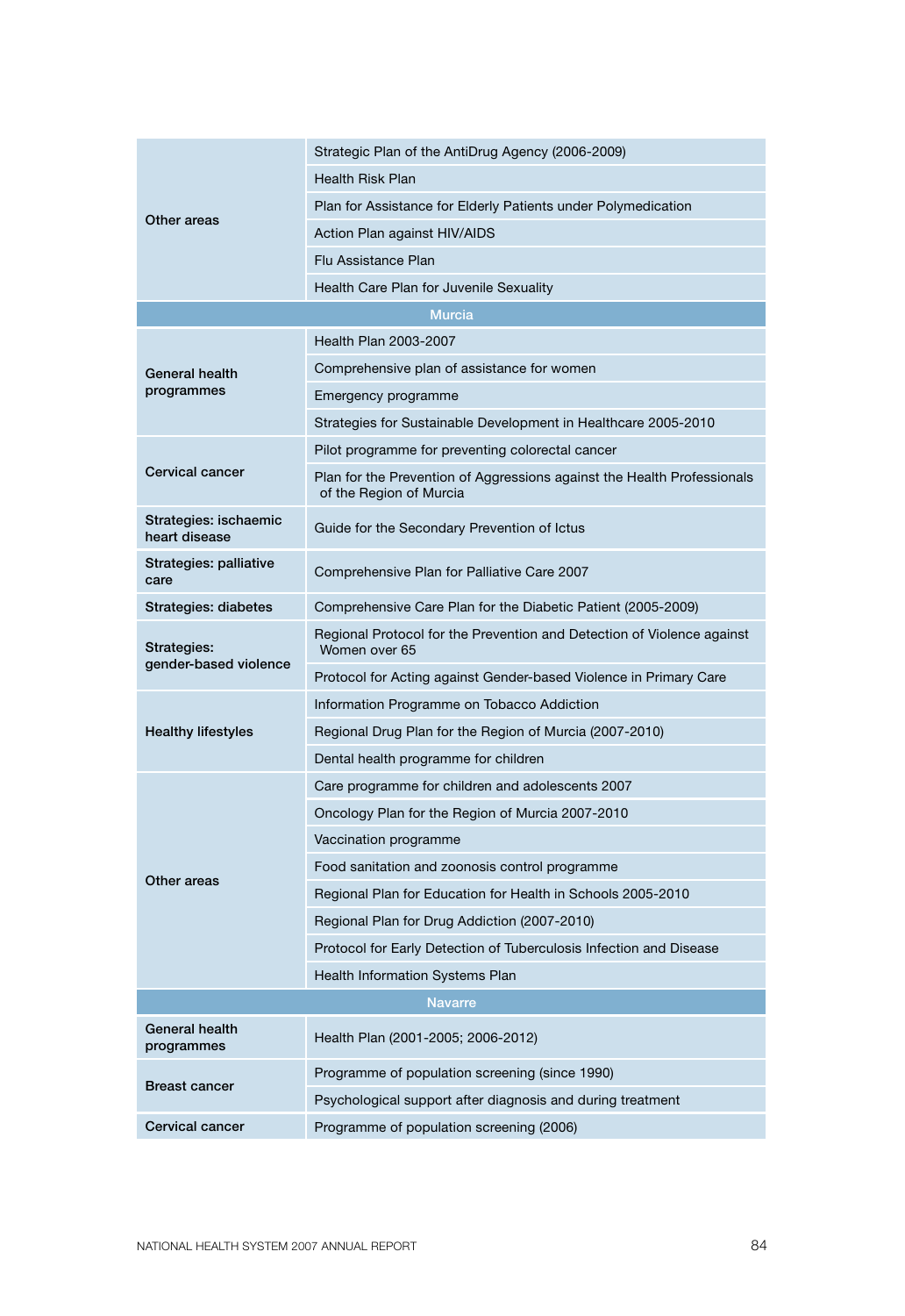| Strategies: cancer                             | Committees on lung, breast and digestive cancers in the Hospital of<br>Navarre Start of the Hospital Register of Tumours |
|------------------------------------------------|--------------------------------------------------------------------------------------------------------------------------|
| Strategies: ischaemic<br>heart disease         | Programme of risk in primary care (since 2003)                                                                           |
| Strategies: palliative<br>care                 | Assistance programme for palliative care (since 2000)                                                                    |
| Strategies: assistance<br>at normal childbirth | Screening programme to detect partial deafness in new-born children<br>(since 1997)                                      |
|                                                | Diagnostic consultation to detect congenital anomalies (1995)                                                            |
|                                                | Action plan                                                                                                              |
| Strategies:<br>gender-based violence           | Preventive action                                                                                                        |
|                                                | Healthcare protocol                                                                                                      |
| Strategies: mental                             | Mental Health Plan for Children - Juveniles (since 2007)                                                                 |
| health                                         | Psychiatric interconsultation programme (since 2007)                                                                     |
| <b>Healthy lifestyles</b>                      | Programme of preventive and curative dental health services for<br>children and juveniles (since 1991)                   |
|                                                | <b>The Basque Country</b>                                                                                                |
| <b>General health</b><br>programmes            | Health Plan of Euskadi (2002-2010)                                                                                       |
| <b>Breast cancer</b>                           | Breast cancer detection programme (2006-2009)                                                                            |
| Cervical cancer                                | Random screening programme                                                                                               |
| Strategies: ischaemic<br>heart disease         | Project to improve rehabilitation after cardiac illness (2007-2008)                                                      |
| Strategies: palliative<br>care                 | Plan for Palliative Care (2006-2009)                                                                                     |
|                                                | La Rioja                                                                                                                 |
| General health<br>programmes                   | Health Plan of La Rioja 1998-2010                                                                                        |
|                                                | Programme of population screening (1993)                                                                                 |
| <b>Breast cancer</b>                           | Psychological support after diagnosis and during treatment                                                               |
| Cervical cancer                                | Programme of population screening (2005)                                                                                 |
| Strategies: ischaemic<br>heart disease         | Healthy Lifestyle Programme                                                                                              |
| Strategies:                                    | Action plan                                                                                                              |
| gender-based violence                          | Healthcare protocol                                                                                                      |
| Strategies: mental<br>health                   | Mental Health Plan of La Rioja (1998)                                                                                    |
|                                                | Plan for Assistance for Mental Health (2005-2007)                                                                        |
| Other areas                                    | Dental Health Plan for Pregnant Women                                                                                    |
|                                                | Programmes for the prevention of illness, promotion of health and<br>health education                                    |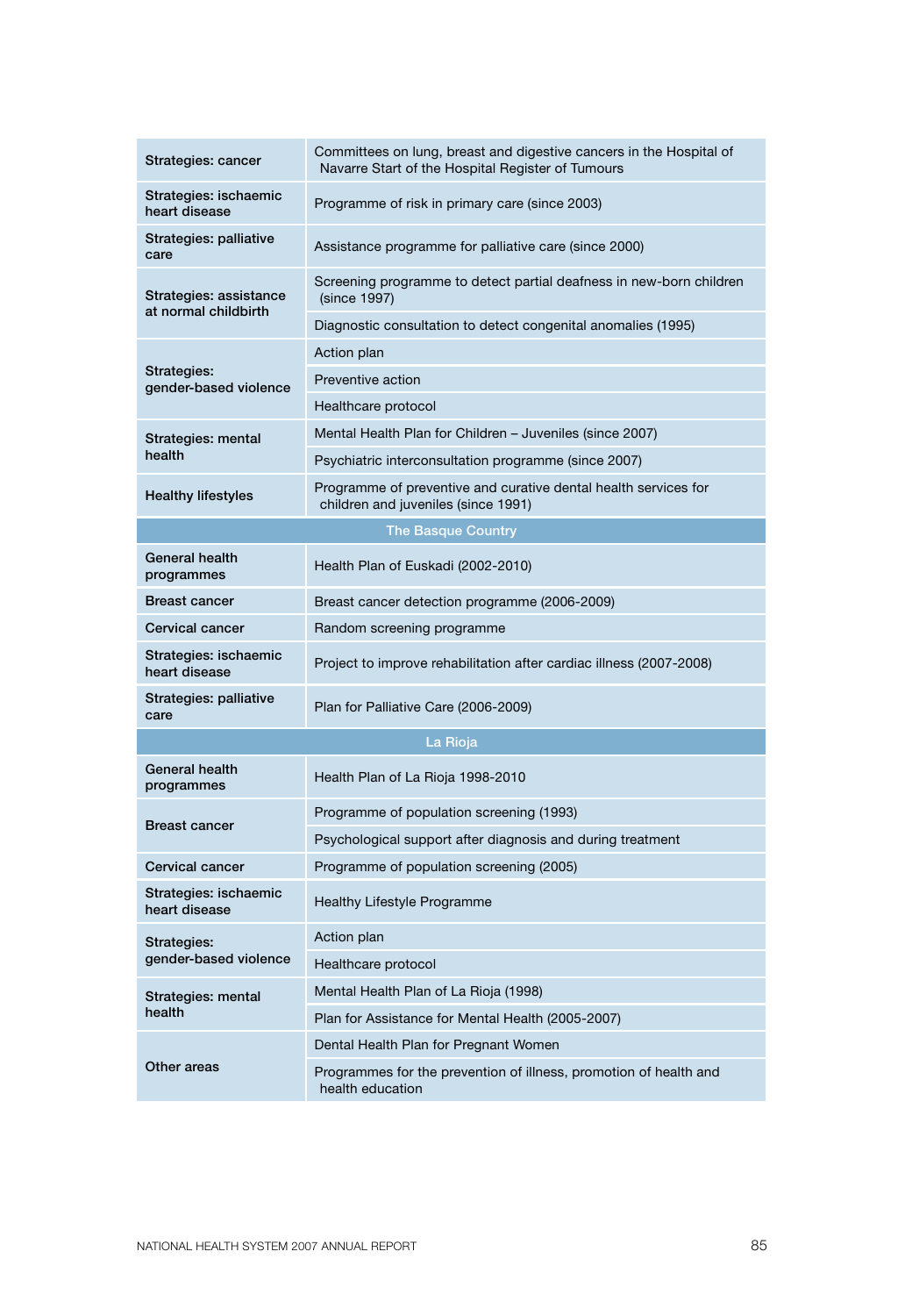| Ingesa (Ceuta and Melilla)                          |                                                                      |
|-----------------------------------------------------|----------------------------------------------------------------------|
| <b>Breast cancer</b>                                | Programme of population screening                                    |
|                                                     | Psychological support after diagnosis and during treatment           |
| Cervical cancer                                     | Programme of population screening                                    |
| Strategies: cancer                                  | Establishment of the Cancer Strategy of the NHS (2006-2007)          |
| Strategies: ischaemic<br>heart disease              | Establishment of the Strategy against Ischaemic Heart Disease        |
| Strategies: palliative<br>care                      | Establishment of the Plan for Palliative Care                        |
| Strategies: diabetes                                | Establishment of the Diabetes Strategy (2005)                        |
| Strategies: assistance<br>at normal childbirth      | Establishment of the Strategy for Perinatal Health and Gender (2007) |
| Strategies:<br>gender-based violence                | Action plan (2007)                                                   |
|                                                     | Preventive action (2007)                                             |
|                                                     | Healthcare protocol (2007)                                           |
| Strategies: mental<br>health                        | Establishment of the Strategy for Mental Health                      |
| CAIB, autonomous community of the Balearic Islands. |                                                                      |

These plans drawn up by the autonomous communities take their references from the initiatives established at national and supranational level such as the community action programme for health 2003-2008.

Their elaboration is based essentially on demographic analysis and the analysis of morbidity and mortality, epidemiological indicators and expenditure on health and social services. They have incorporated strategies for including cross-sector participation and gender perspectives. Instruments have been established to monitor them, and there are even organs specifically created for this end (such as the Health Plan Office of the Balearic Islands).

Each autonomous community has developed its respective health plan which may vary in duration (from two to four years on average), and in its content, which responds both to the circumstances and the priorities of the public health policy of the community concerned.

Therefore, Andalusia is evaluating the III Andalusian Health Plan 2003-2008; Aragon, the Health Strategies 2003-2007; Asturies, the Health Plan 2004-2007; Castile-La Mancha, the Health Plan 2001-2010; Castile and Leon, the II Health Plan 1998-2007; Catalonia, the Health Plan 2002- 2005 and the Health Plan horizonte 2010; Extremadura, the Health Plan of Extremadura 2005-2008; Galicia, the Health Plan 2006-2010; The Balearic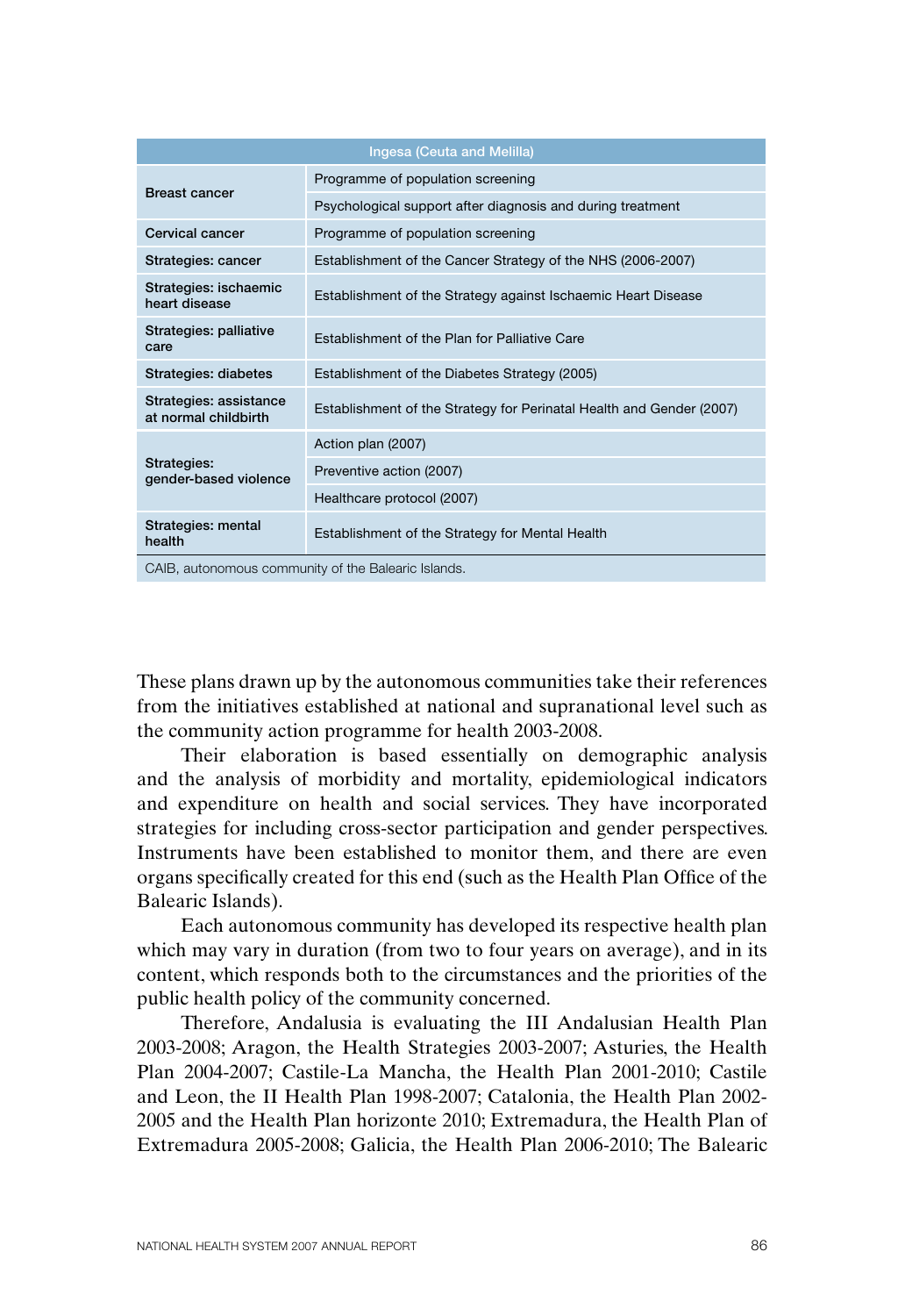Islands is developing the Health Plan 2003-2007; the Canary Islands, the Health Plan of the Canaries 2004-2008; La Rioja, the Health Plan of La Rioja 1998-2010; Navarre, the Health Plan for the period 2006-2012, and the Basque Country, the Health Plan of Euskadi 2002-2010.

## Other health plans

The Quality Plan for the National Health System (NHS), passed by the Interterritorial Board of the NHS in 2006, together with the health plans of the communities have created the framework within which other specific plans have been developed by the autonomous communities to tackle certain areas of their respective health systems, such as primary care. This has been the object of special attention in communities such as Aragon (Strategies, Objectives and Commitments for Primary Care in the Health System of Aragon, 2008-2011), Canary Islands (Strategic Plan for Primary Care in the Canary Islands 2006-2008) or Madrid (Plan for the Improvement of Primary Care in the Community of Madrid 2006-2009).

The autonomous communities have approved quality plans such as the II Quality Plan 2005-2008 of Andalusia, in which quality is defined as an essential element of a public health system oriented towards the patient and his/her needs, requests, expectations and satisfaction, or the Comprehensive Quality Plan of the Health Services of Madrid 2002-2007.

Within the general plans which pursue a specific goal, there have also been plans aimed at women, such as the Health Plan for Women of Cantabria.

#### Breast cancer

The measures to counter breast cancer at community level usually form part of specific programmes for the prevention, detection and treatment of this illness while also figuring as part of oncological plans for the autonomous community or programmes for women's health.

Regardless of the tool employed, the programmes of population screening are found in all of the autonomous communities: in Andalusia since 1995, Aragon since 1996, Asturies since 2000, Cantabria since 1997, Castile And Leon since 1992, Catalonia since 1994, Extremadura since 1999, Galicia since 1992, Ingesa and the Balearic Islands since 1997, the Canary Islands since 1999, La Rioja since 1993 and Madrid, Navarre and the Basque Country since 1990.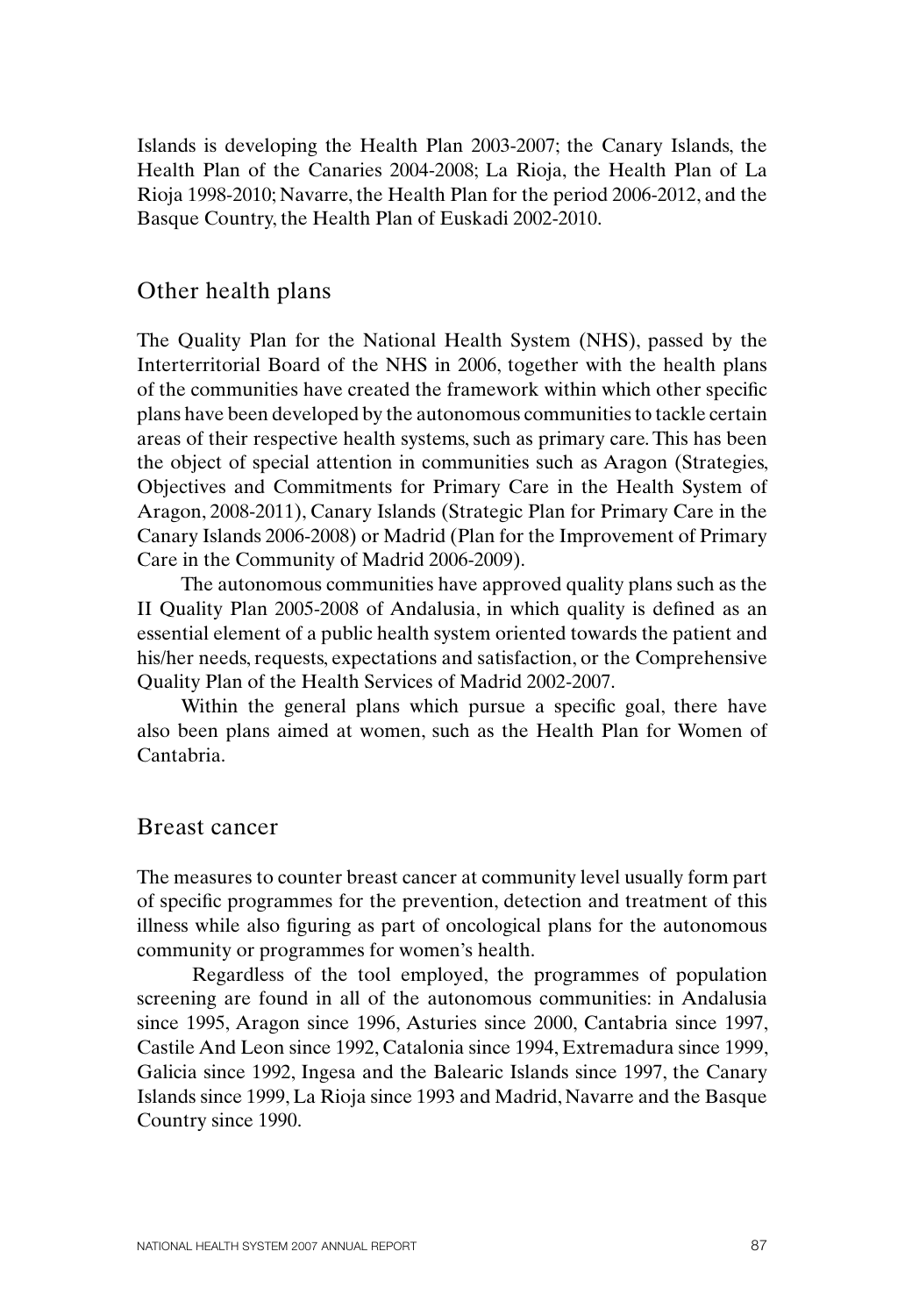Other measures, namely psychological support following diagnosis and during the treatment are only mentioned in a few of the communities: Catalonia since 1994, Andalusia since 1995, Asturies since 2006, Aragon since 2007, along with the Balearic and Canary Islands, La Rioja and Navarre.

## Cervical cancer

There have been fewer initiatives among the communities regarding cervical cancer, and it is only towards the end of the 2004-2008 period that we see measures adopted by the autonomous communities, besides random screening (Catalonia, Navarre and the Basque Country), population screening (Cantabria, Castile and Leon in 1986, Ingesa and La Rioja in 2005) and even new strategies for early diagnosis which incorporate liquid cytology and the detection of the human papillomavirus in certain circumstances, and prevention via vaccination against said virus (Andalusia and Madrid in 2007).

## Strategies

#### Cancer

The Cancer Strategy of the National Health System (NHS) which was approved in 2006 is the framework in which the activities of the autonomous communities in this area have been developed. Its application in the communities has been varied in terms of the instruments used, ranging from general plans at community level to specific programmes for different types of cancer.

Andalusia established its Oncology Plan 2007-2012 based on the strategy, Catalonia set up its rapid diagnosis programme for cancer (breast cancer, lung and colorectal cancer), which started in this period and which was extended to cover prostate cancer and cancer of the bladder in 2007, while Extremadura created its Plan against Cancer 2007-2011, Ingesa developed its Cancer Strategy 2006-2007, Madrid approved its Comprehensive Plan for Control of Cancer and the Comprehensive Programme for the Detection and Assessment of Cancer in the Family (2007-2008) and finally Murcia created its Oncological Plan 2007-2010.

Other autonomous communities have incorporated the principles of the strategy into their own plans, as in Catalonia, with its Master Plan for Oncology 2005-2007, Valencia's Oncology Plan 2002-2007 or the I Comprehensive Oncology Plan 2002-2006 and the II Comprehensive Plan 2007-2012 of Andalusia.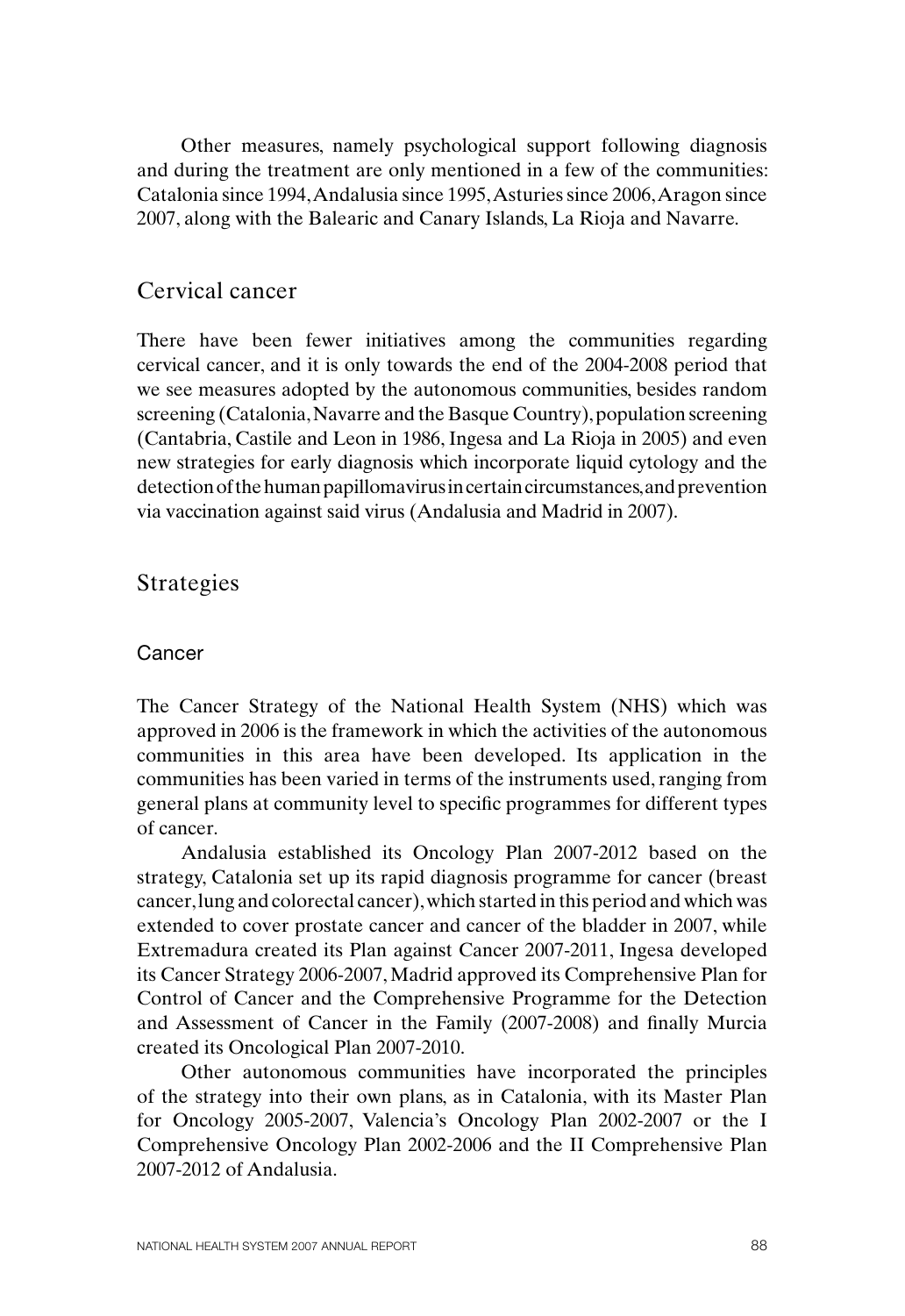The remaining autonomous communities have developed detection programmes, such as Asturies with its Cancer Detection Programme 2004-2007, or specific actions as in the case of colorectal cancer (Aragon, Cantabria and the Canary Islands).

#### Ischaemic heart disease

The Comprehensive Plan for Ischaemic Heart Disease (PICI) was created prior to the 2004-2007 period and formed the technical framework for addressing this illness and was the blueprint for the design in 2006 of the Ischaemic Heart Disease Strategy of the NHS. This document redefined the framework for action in general with clear, well-defined objectives and indicators for evaluation and monitoring. This guarantees a suitable level of prevention, treatment and follow up for patients in any of the phases of this disease.

These actions have been articulated in certain autonomous communities through instruments such as the Comprehensive Care Plan for Heart Disease 2005-2009 of Andalusia (which has led to an Operational Plan of Secondary Prevention and Cardiac Rehabilitation and the Plan for Cardiac Surgery in Congenital Cardiopathies), the Regional Strategy of Cardiovascular Health 2005-2007 in Castile and Leon, the Master Plan of the Circulatory Apparatus 2005-2007 in Catalonia,the Comprehensive Plan for Cardiovascular Diseases in Extremadura (2007-2011), the Comprehensive Plan of Ischaemic Heart Disease of Madrid and the Vascular Risk Programme in Primary Care of Navarre.

The other autonomous communities have incorporated the criteria of the Strategy of Ischaemic Heart Disease in their respective health plans (as in the Balearic Islands) or in specific programmes.

#### Palliative care

There has been an increase among the autonomous communities of legislation on palliative care, essentially near the end of the 2004-2007 period. These plans are aimed at ensuring healthcare and treatment of patients, alleviating their suffering and respecting their dignity, by favouring the psychological, social and emotional support that each patient requires in accordance with his/her personal needs.

There have been pioneering programmes, such as Extremadura's Framework Programme for Palliative Care of 2002, or Navarre's Programme for Palliative Care 2004-2006, or Catalonia with the End of Life Strategy of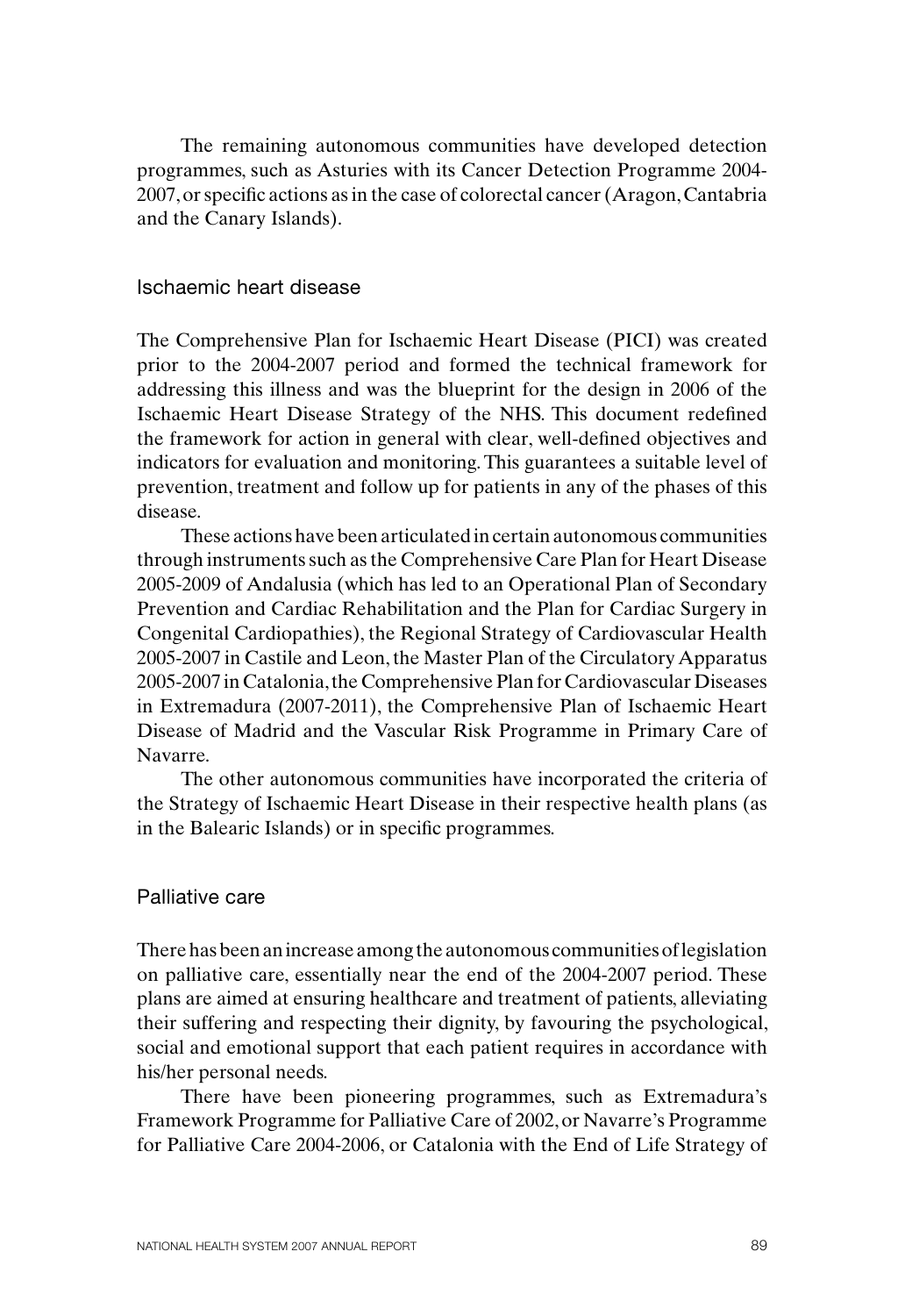its Health and Social Services Master Plan of 2005, which predated the rest of the autonomous communities that approved their plans in 2006 and 2007. The Comprehensive Plan for Palliative Care of Madrid (2006), Plan for Palliative Care 2006-2009 of the Basque Country, Palliative Care Plan of Cantabria (2007), Plan for Palliative Care of Ingesa 2007-2010, Comprehensive Plan for Palliative Care of Murcia (2007), Plan for Palliative Care of Aragon (2007) and the Treatment Plan for Palliative Care in Andalusia (2008-2012).

#### **Diabetes**

Due to the dispersion caused by the many plans and strategies developed by the autonomous communities prior to the 2004-2005 period in this area, the Ministry of Health and Consumers' Affairs established a National Strategy for Diabetes which identified the critical points and set up standards and objectives and defined the common indicators, bringing together the different administrations involved with scientific groups and patient associations.

This strategy has become the framework for those autonomous communities which have created specific plans for this issue. These include Andalusia, with the Comprehensive Plan for Diabetes Mellitus 2003-2007 and its forthcoming comprehensive plan for 2007-2012; Asturies, with its Key Programme for Interdisciplinary Care for Diabetes Mellitus; Castile-La Mancha has its Comprehensive Plan for Diabetes Mellitus 2007-2010; The Valencian Community has developed the Diabetes Plan of the Community of Valencia 2006-2010; Extremadura has its Comprehensive Diabetes Plan 2007-2012;Ingesa has the Diabetes Strategy from the NHS 2005; the Canary Islands has maintained its Screening Programme for Diabetic Retinopathy since 2007, and Murcia, has its Comprehensive Care Plan for Diabetic Patients 2005-2009.

#### Assistance at Normal Childbirth

The Interterritorial Board of the National Health System approved the Strategy for Assistance at Normal Births in 2007 which had as its general aim to make the assistance at birth more humane, and do so by reviewing current practice and eliminating unnecessary procedures such as episiotomy, shaving or enemas.

Beyond their interventions in this area, the autonomous communities have developed programmes on these and other issues related with childbirth, post-natal care and newborn children within general programmes, as in Andalusia, Catalonia and Ingesa (Strategy for Perinatal Health and Gender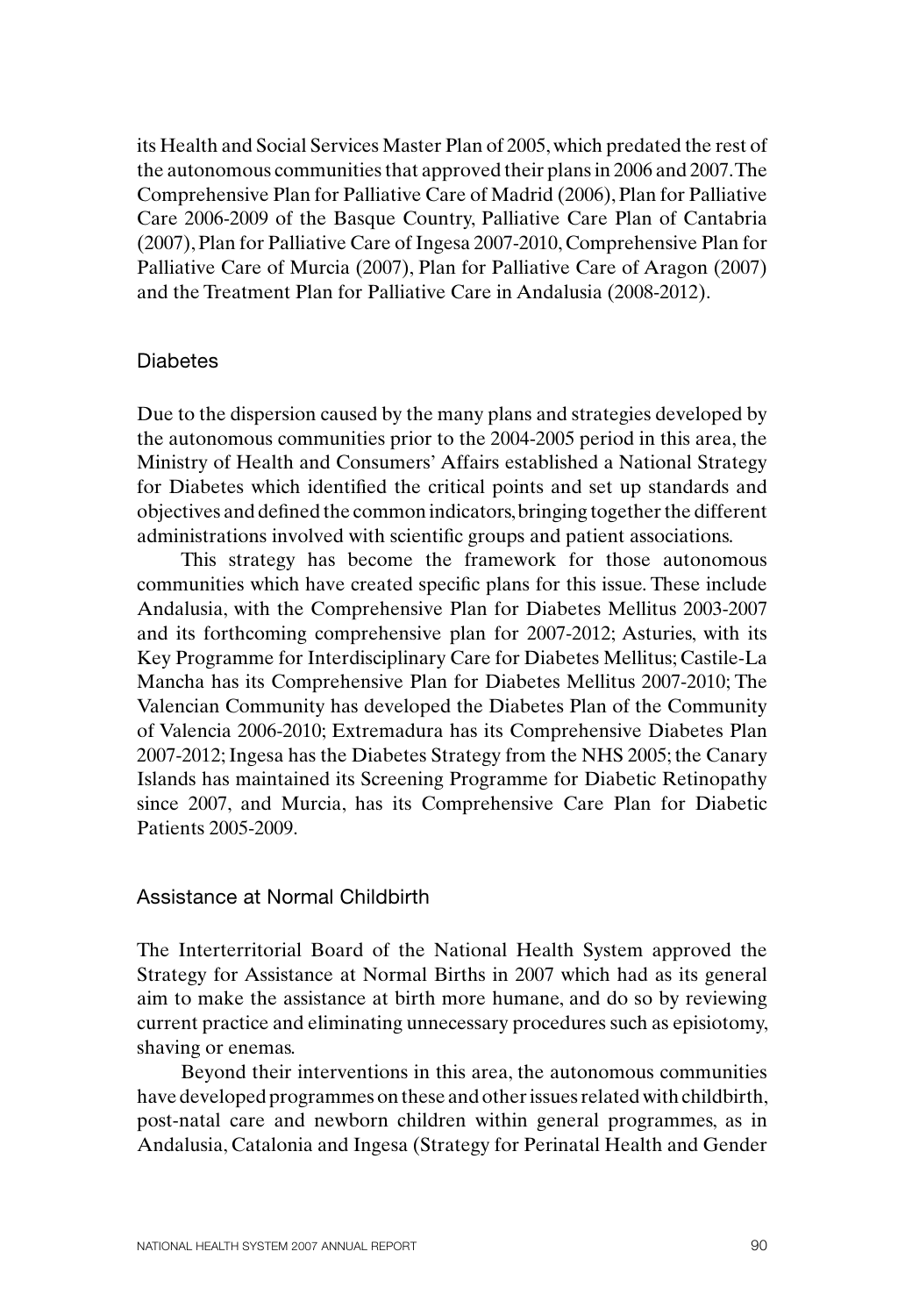of the NHS 2006-2007) and Madrid (Improvement Plan for Assistance for the Newborn Child).

As regards programmes in relation with normal childbirth, these have been developed in Andalusia (Programme for humane birth which includes the Strategy for Normal Birth), Cantabria (2007) and Catalonia. There have also been specific programmes in favour of breast feeding (Cantabria since 2005 with a Plan to Encourage Breast Feeding, and Castile and Leon with educational activities for the health of pregnant women and parents of newborn children with "Healthy from the start") or in the case of Navarre, the creation of a Technical Advisory Board for the Promotion of Breast Feeding (2004).

There are other programmes besides these related with the early detection of congenital illnesses (Castile and Leon, Extremadura and Navarre), endocrine and metabolic disorders (Extremadura) and partial hearing loss (Andalusia, Asturies with its Programme for Auditory Disorders in Children, Cantabria since 2000, Castile and Leon, Galicia with a programme for early detection of deafness in the post-natal period since 2002 and Navarre since 1999).

## Gender-based violence

The Commission Against Gender Violence was created in 2004, and set up in parallel with the Law on Comprehensive Protection Measures against Gender-based Violence. It established the guidelines in this area through the review of projects and strategies from the autonomous communities and studies of proposed methodologies to gain insight into the real impact of the phenomenon and to ensure early detection and diagnosis.

The boost given by Law 1/2004 to the struggle against genderbased violence has led to the systematic adoption of instruments by the autonomous communities to respond from the health standpoint. This has included the acceptance of preventive measures, action plans and protocol for intervention by the health services.

Most of the autonomous communities affirm possession of the three tools mentioned, for prevention, response and assistance. Some autonomous communities, such as Madrid, have a Cross Sector Plan against Gender-Based Violence, although the Community of Cantabria is pioneering in its incorporation of the early detection criteria in its computerised medical histories in primary care.

As regards the action plans, some autonomous communities specify in their responses the existence of procedures for coordinating institutions in cases of gender-based violence (Andalusia), collaboration with the Women's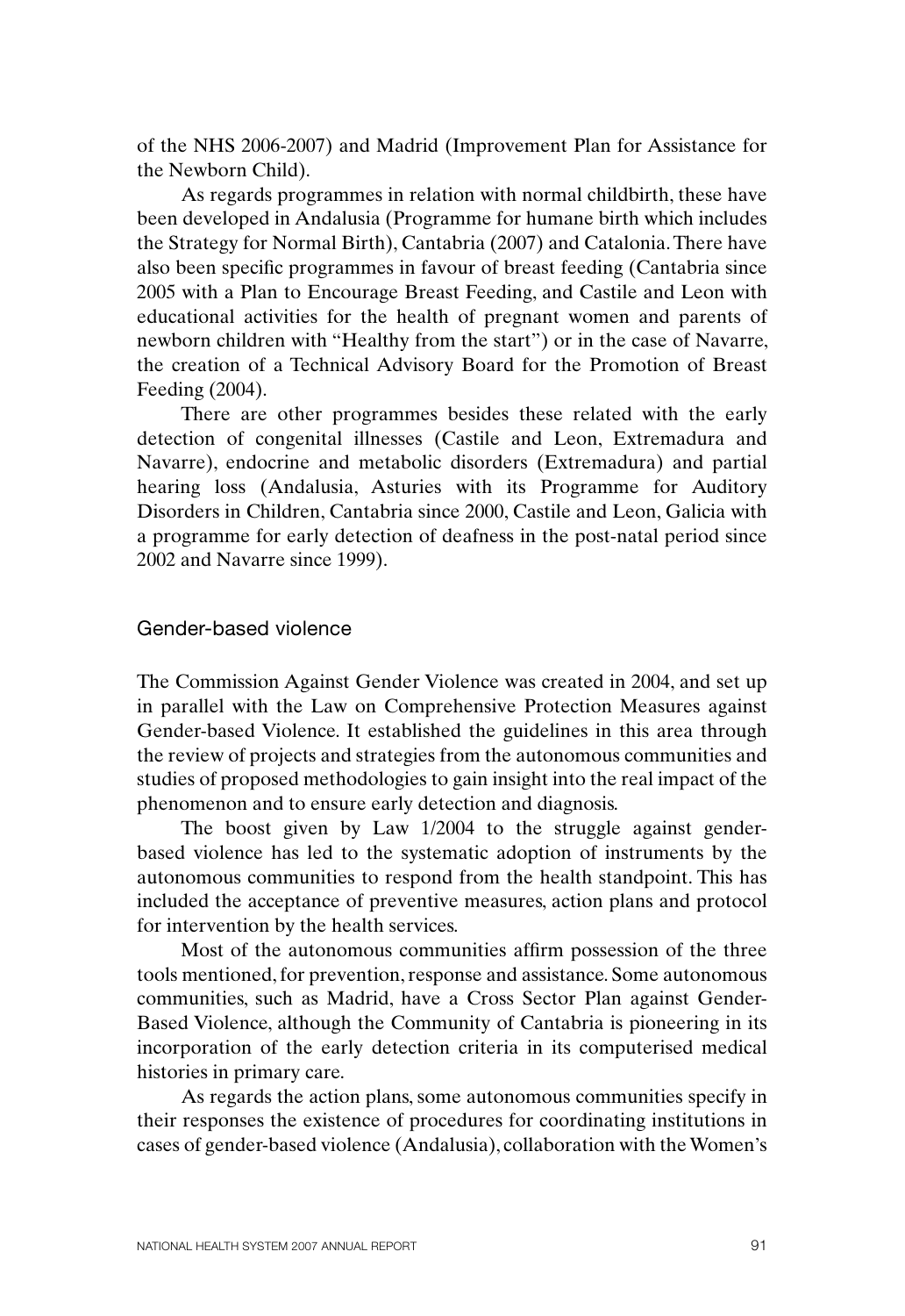Institute and other departments of the regional government in Catalonia, coordination with the government delegation (Ingesa), or a coordinator of women's care at regional level (Balearic Islands).

There are also coordination protocols between public bodies for the handling of the Protection Order (Andalusia). Asturies has developed a programme for care in sexual-affective issues in secondary education centres, and the region's health professionals have had specialised training between 2005 and 2007. The Canary Islands has had an action plan, preventive actions and a protocol for intervention since 2003.

There have been many protocols for intervention, and they have been the foundation for the creation (in Andalusia, Asturies, Castile-La Mancha, Cantabria y Murcia) of the Common Protocol for a Healthcare Response to Gender Violence, which was approved by the Interterritorial Board of the National Health System and presented in April 2007, and is currently in the process of application.

Similarly, the common indicators of information on healthcare in the NHS for women suffering gender-based violence, and the quality criteria for the training of health professionals in this matter were passed by the Interterritorial Board of the National Health System in December 2007 along with their common objectives.

Every year, the Commission Against Gender Violence of the Interterritorial Board of the National Health System<sup>20</sup> publishes its annual report on Gender-Based Violence (published for 2005 and 2006, and due to be published for 2007) in which it collects the latest actions developed in this area by the Health Services which make up the NHS and other crosssector actions coordinated at regional level or by the Commission of the Interterritorial Board, where the Government Delegation for Gender-Based Violence and the Women's Institute also participate, along with the autonomous communities, Ingesa and the Ministry of Health and Consumers' Affairs.

#### Mental health

The European Strategy on Mental Health which was approved in 2005 was the framework for the creation of the Mental Health Strategy of the NHS. The autonomous communities had been preparing their own planning

<sup>20</sup> All these documents are available as complete texts (in Spanish and English) in the website of the Ministry of Health and Consumers' Affairs:

www.msc.es/organizacion/sns/planCalidadSNS/e02\_t03.htm. The paper copy is also available free of charge in the Publication Service of the Ministry of Health and Consumers' Affairs.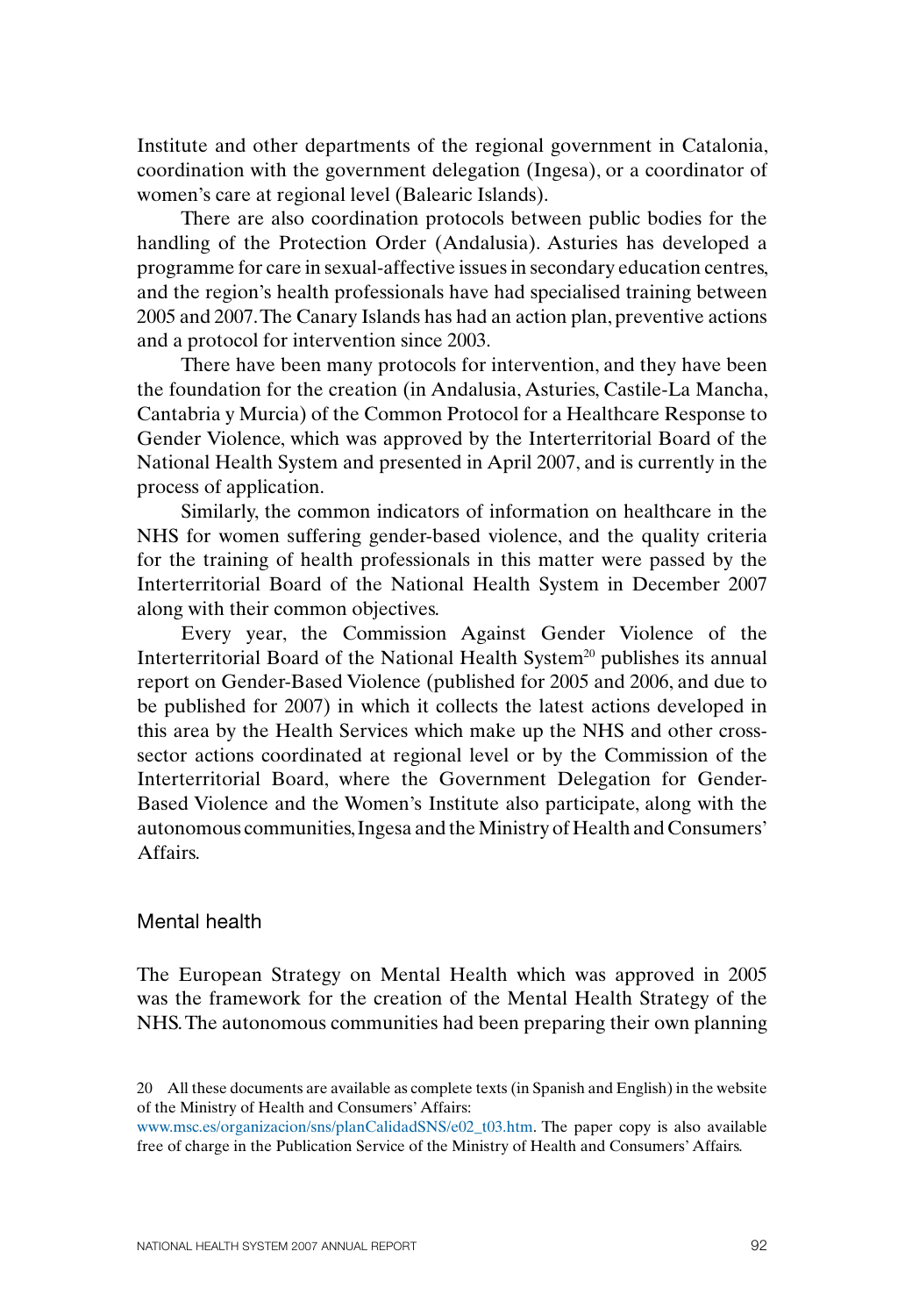policies for mental health, which have now been incorporated into the national strategy.

Andalusia developed the first version of its Comprehensive Mental Health Plan 2002-2006 and prepared another for the 2007-2012 period. Aragon is following its Mental Health Plan 2002-2010 while Asturies had a Strategic Plan 2001-2003 which has been followed by preferential lines of action for the period from 2005 to 2007.

Castile-La Mancha has a Mental Health Plan 2005-2010; Castile and Leon, a Strategy for Mental Health and Psychiatric Care 2003-2007; Catalonia has its Master Plan for Mental Health and Addictions 2005-2007; Extremadura, its Comprehensive Plan for Mental Health 2007-2012; Galicia, the Strategic Plan for Mental Health 2006-2011; La Rioja, a Care Plan for Mental Health 2005-2007, and Madrid, a Plan for Psychiatric Care and Mental Health 2003-2008.

Healthy lifestyles

Nutrition, physical activity and obesity (Naos)

As part of the Global Strategy on Diet, Physical Activity and Health approved by the WHO in 2004, a series of actions were undertaken at national level with the collaboration of several ministries in a number of relevant areas, including the design of guides about diet and to promote physical activity, educational measures for a healthy diet, environmental and genetic factors in obesity, health-related factors in eating disorders, and information systems.

Some autonomous communities have decided to develop general tools to tackle these issues. Andalusia has a Programme for the Promotion of Physical Activity and a Balanced Diet (2004-2008), Galicia has had its Programme of Healthy Activities, Exercise and Diet since 2005, the Basque Country has Oinez Bizi/Walk for Life to counter sedentary lifestyles, and Catalonia has the Comprehensive Plan for the Promotion of Physical Activity and a Healthy Diet from 2005. Other interventions have centred on the problem of obesity, as in Andalusia, with the first Comprehensive Plan for Child Obesity 2007-2012. The Valencian Community has a Comprehensive Care Programme for Obese Patients, in which a cross sector approach is proposed, and the Balearic Islands is setting up a Strategy against Child Obesity in the NHS.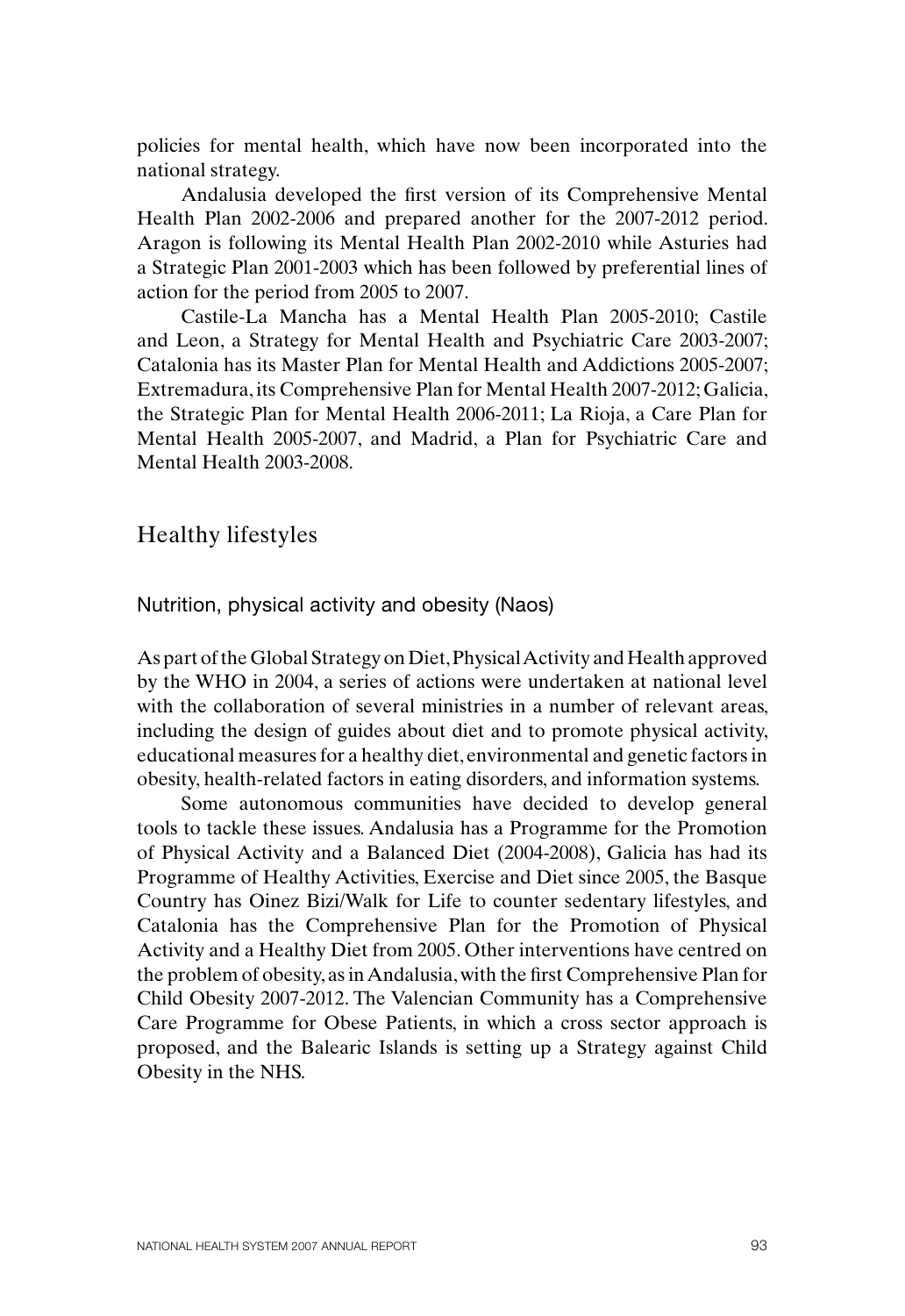#### Tobacco Addiction

The Tobacco Control Strategy has been operational in Spain since 2004 through a number of initiatives. Among others, there has been the creation of Act 28/2005 of the 26<sup>th</sup> of December, of Health Measures against Tobacco, the financing and coordination of strategies with the autonomous communities, and agreements signed with different groups and organizations.

Besides the measures under development deriving from Act 28/2005, the autonomous communities have created their own plans in this area, as in the case of Andalusia, which developed its Comprehensive Plan against Tobacco Addiction 2005-2010; Aragon, with its Tobacco Prevention Programme; Cantabria, with the Prevention and Control of Tobacco Plan; Catalonia has specific programmes (protection of non-smokers, preventing the acquisition of the habit, encouragement to stop smoking, and monitoring of the results); Galicia, with the Galician Programme of Life without Tobacco, since 1994; Madrid with its Regional Plan for the Prevention and Control of Tobacco Addiction 2005-2007; Murcia, with its Programme of Information on Tobacco Addiction; and Navarre which created the Technical Advisory Board for the Prevention and Control of Tobacco Addiction in 2007.

#### Drug Addiction

The National Strategy on Drugs 2000-2008 was evaluated in 2004, leading to the Action Plan of 2005. At the regional level, a number of autonomous communities have programmes to handle this issue.

Aragon has an Autonomic Plan on Drug Addiction; Cantabria has a Regional Drugs Plan; Galicia has the Drug Plan for Galicia 2007-2009; Madrid has the Strategic Plan of the Anti Drug Agency 2006-2009; and Murcia has the Regional Plan for Drug Addiction 2007-2010.

Other autonomous communities tackle the issue with specific programmes, as in Asturies, where a methadone maintenance programme involving health centres, pharmacy offices and mobile units is being followed, or Catalonia which has a Master Plan for Mental Health and Addictions (2005-2007).

## Other areas

The autonomous communities have developed other plans and programmes for health issues in a number of areas which, while not generally applicable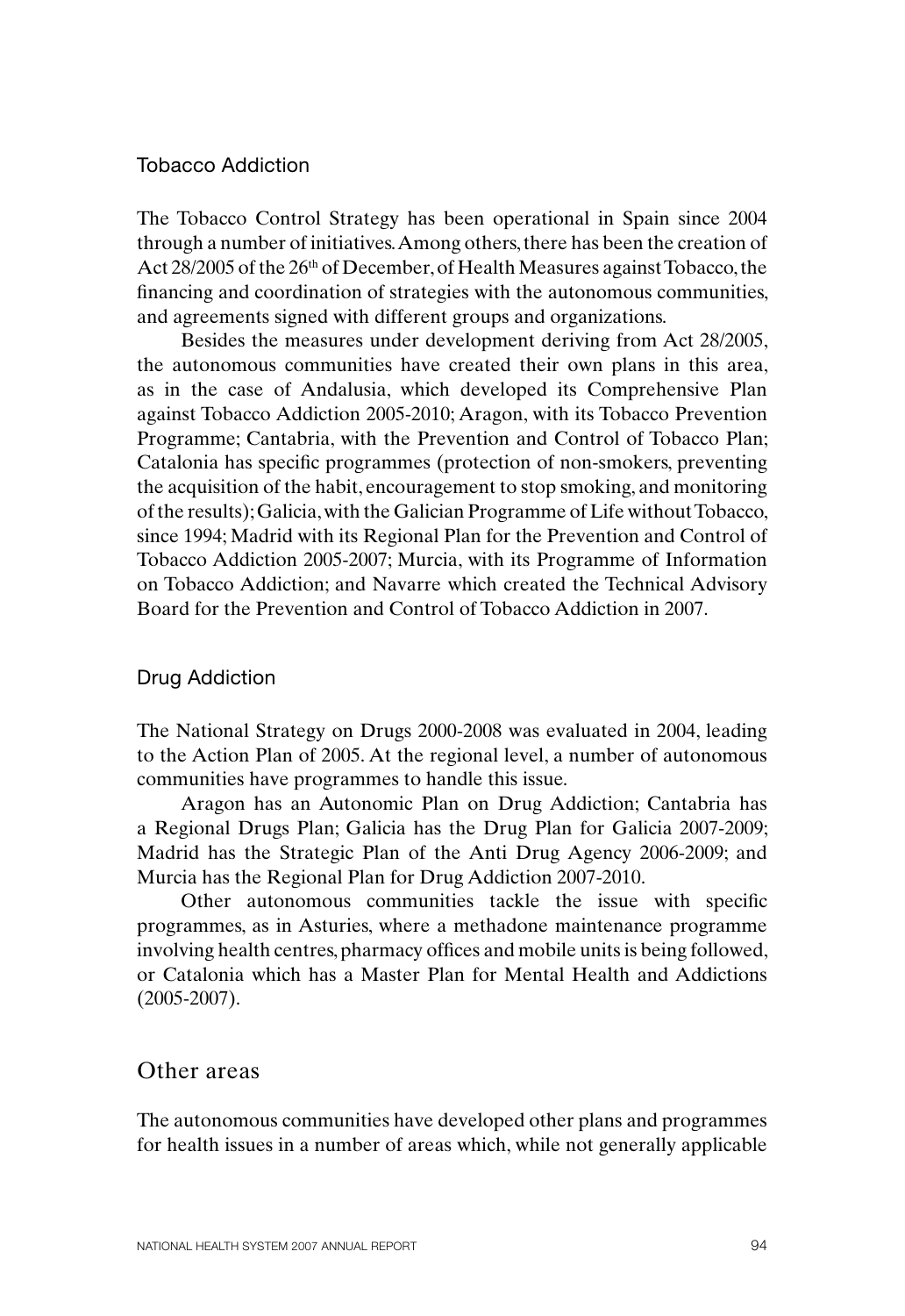or relevant, allow us to see what the challenges facing the development of health services in the future might be.

## Health education

Autonomous communities have developed plans for education in a number of areas in relation with health issues. Most communities focus on health education for children, as in Andalusia, where there is a programme for the promotion of healthy lifestyles in secondary education centres *(Forma Joven* which is aimed at sexual and affective issues, ESO without smoke) and primary education (Healthy Diet Programme and Learn to Smile Dental Hygiene Programme). Castile and Leon has school programmes such as the Health Education Programme in Teaching Centres, the Dental Health programme and the Programme for Health Promotion and Education for Adolescents and The Young. Catalonia has the Health and School Programme. Murcia has an educational programme for children's health at school 2005-2010.

Other autonomous communities have opted for global instruments, as in Aragon, where there are health education and prevention programmes aimed at all sectors of the population, or Extremadura, with the Framework Plan for Health education 2007-2012, and Navarre, with its Programme of Preventive and Curative Services for Children.

#### The elderly

Among the many areas where the autonomous communities have directed their attention is the situation of the elderly, who have been the object of specific plans, as in Castile and Leon where there is a Plan of Geriatric Care 2003-2007, or Valencia, where there is a Comprehensive Plan for the Care of Elderly Persons and Chronic Patients 2007-2011.

#### Chronic and degenerative illnesses

There have also been plans in relation with chronic illnesses (the Basque Country in 2007 has started up the activities outlined in the Project for the Improvement in Rehabilitation of Chronic Illnesses) or Alzheimer's disease (Alzheimer's Plan for Andalusia 2007-2010).